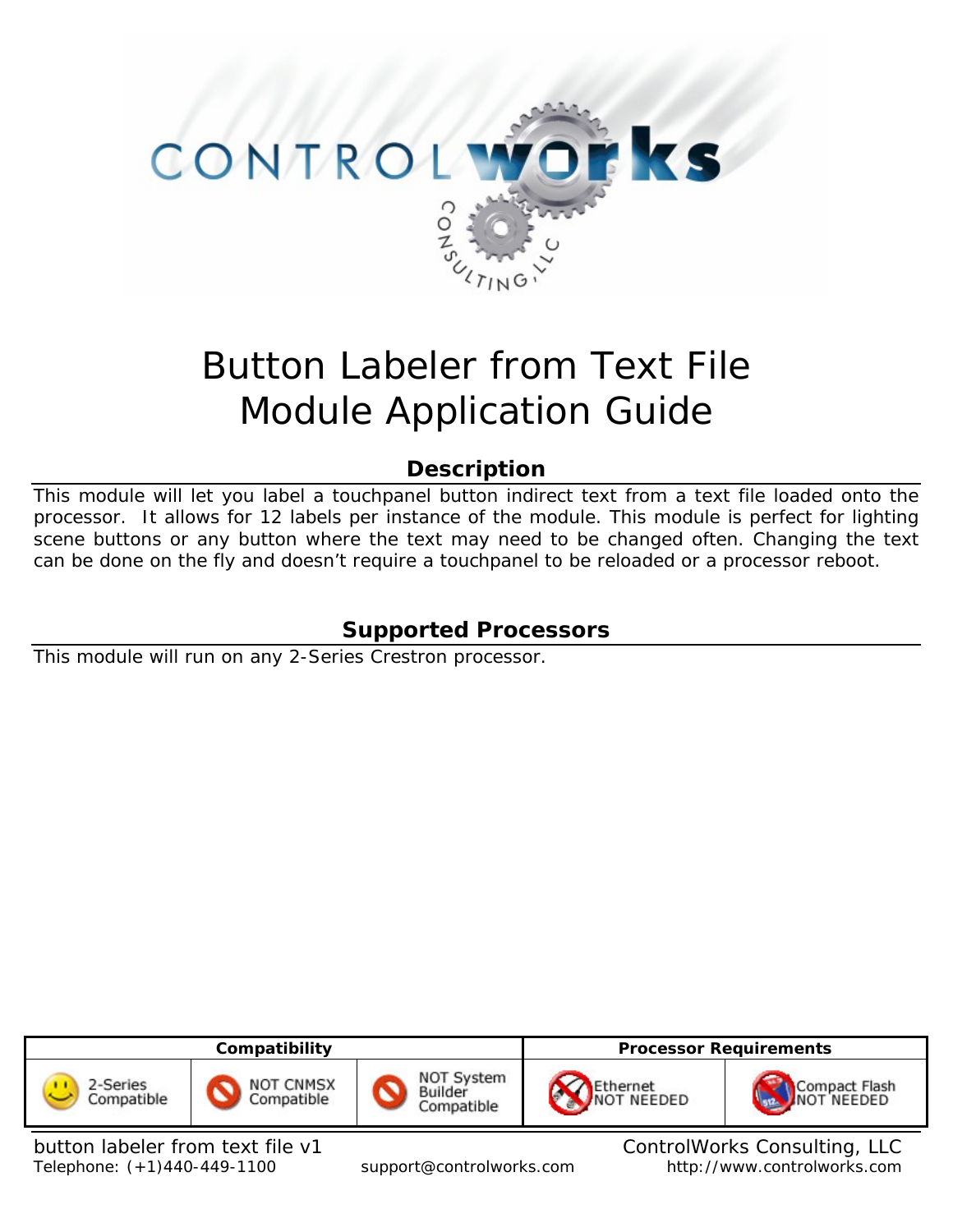## **Module Application**

It is recommended that the serial outputs of the module get routed to a make string permanent (MSP) symbol to avoid missing text on buttons when a Cresnet touchpanel goes offline and comes back online.

It is very important to enter the path and filename of the text file in the parameter on the module. A typical place to load the file would be in the root of the NVRAM disk directory on the processor. Be sure that you have setup a NVRAM DISK in ToolBox. The complete NVRAM file path and file name would look something like \\NVRAM\\button\_labeler\_1.txt. Alternatively you could locate the file on a CF card. The file path for using a CF card would look something like *NCF0Nbutton\_labeler\_1.txt* You can change the name of the files to fit your application, just make sure you enter the name correctly on the parameter of the module. The text file itself should be formatted like the example. Use one button label per line and separate lines with a carriage return/ line feed. The module will only parse up to 12 lines, any more than 12 will be ignored.

The text can be refreshed by either pulsing the [refresh\_text] digital input on each instance of the module, or by entering the following in a text console to the processor;

USERPROGCMD "CW\_REFRESH\_LABELS"

Text is also refreshed at program startup.

The text file can be loaded via the file manager tool in ToolBox. Dragging and dropping from the source directory to the target directory in ToolBox always seems to work the best.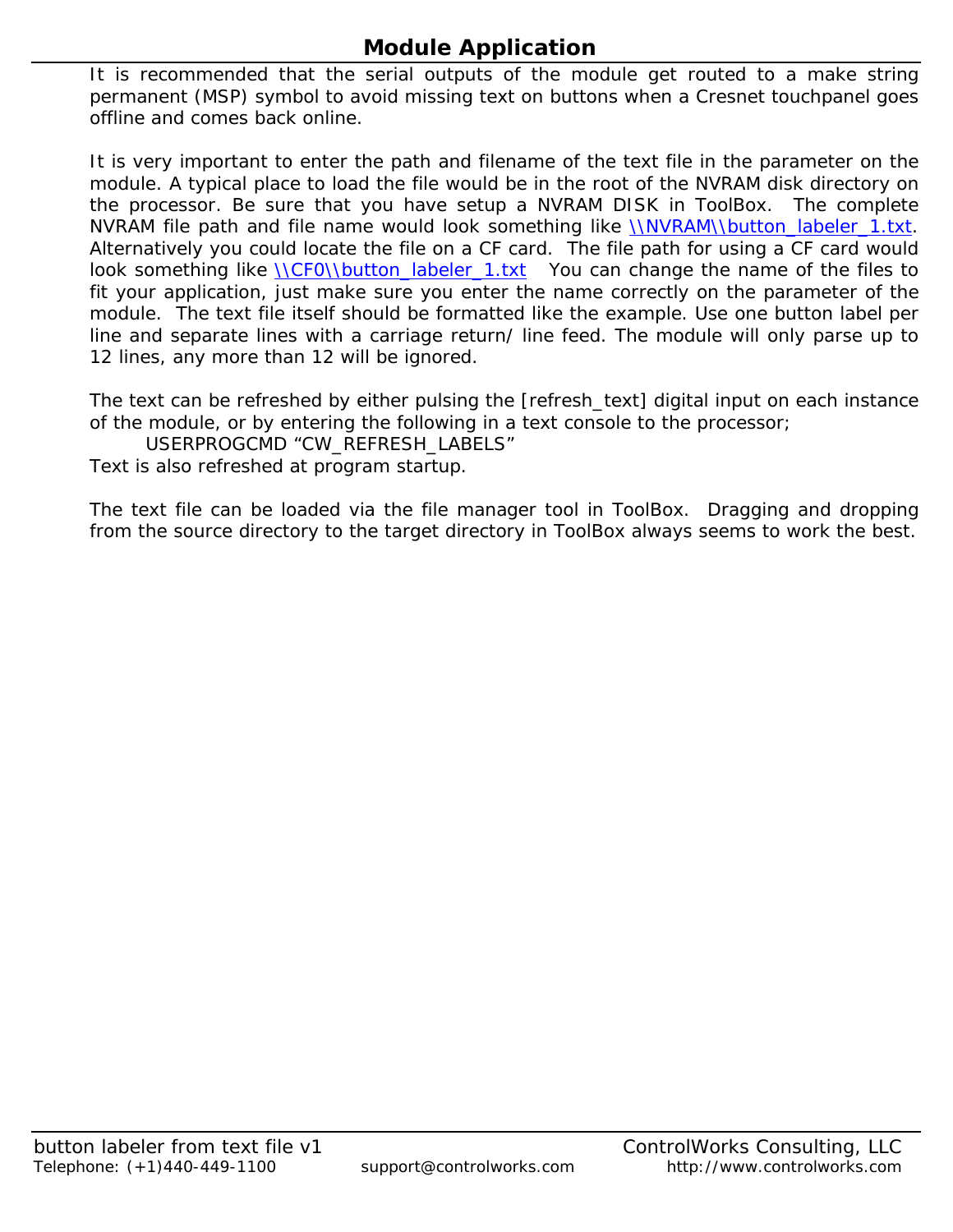## **Signal and Parameter Descriptions**

Bracketed signals such as "[signal\_name]" are optional signals

#### **DIGITAL INPUTS**

[refresh\_text] .......................................................... Pulsing this will cause the module to load and parse the corresponding text file named in the parameter and send the text out each of the serial text outputs.

### **ANALOG INPUTS**

This module does not utilize any analog inputs.

#### **SERIAL INPUTS**

This module does not utilize any serial inputs.

#### **DIGITAL OUTPUTS**

This module does not utilize any digital outputs.

#### **ANALOG OUTPUTS**

This module does not utilize any analog outputs.

#### **SERIAL OUTPUTS**

| [button_label\$_1] – [button_label\$_12].  Contains the individual text for each label, based on |
|--------------------------------------------------------------------------------------------------|
| the contents of the text file.                                                                   |

#### **PARAMETERS**

label filename .......................................................... Enter the path and filename of the text file to be

parsed.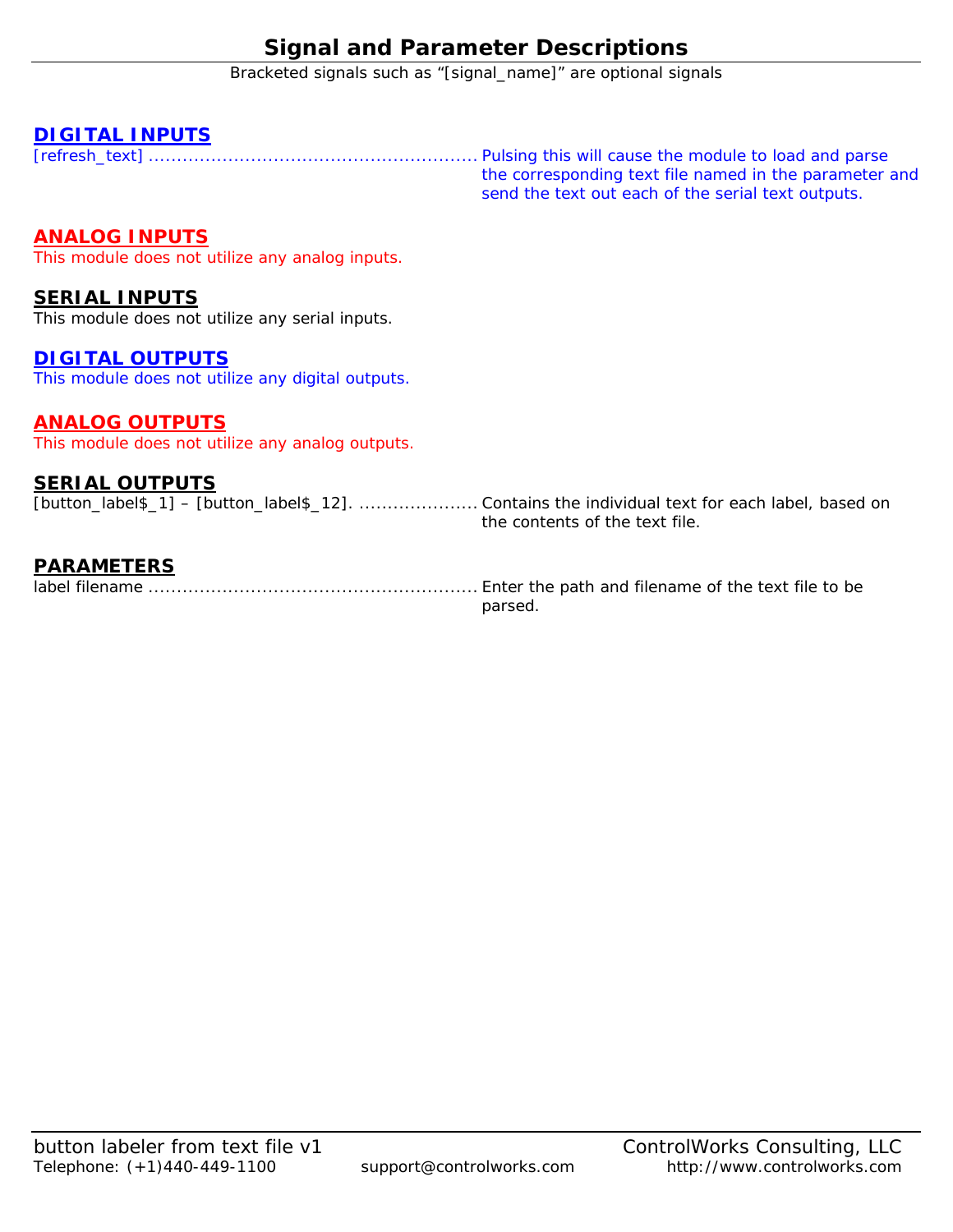This module is FREE, so sorry but that means no support.

Updates, when available, are automatically distributed via Email notification to the address entered when the module was purchased.

## **Distribution Package Contents**

The distribution package for this module should include:

| Button_labeler_from_text_file_v1.umc Crestron User Module                |  |
|--------------------------------------------------------------------------|--|
|                                                                          |  |
|                                                                          |  |
| Button_labeler_from_text_file_v1_demo.smwDemo program for PRO2 processor |  |
| Button_labeler_from_text_v1_Help.pdf Help file for user module           |  |
|                                                                          |  |
|                                                                          |  |